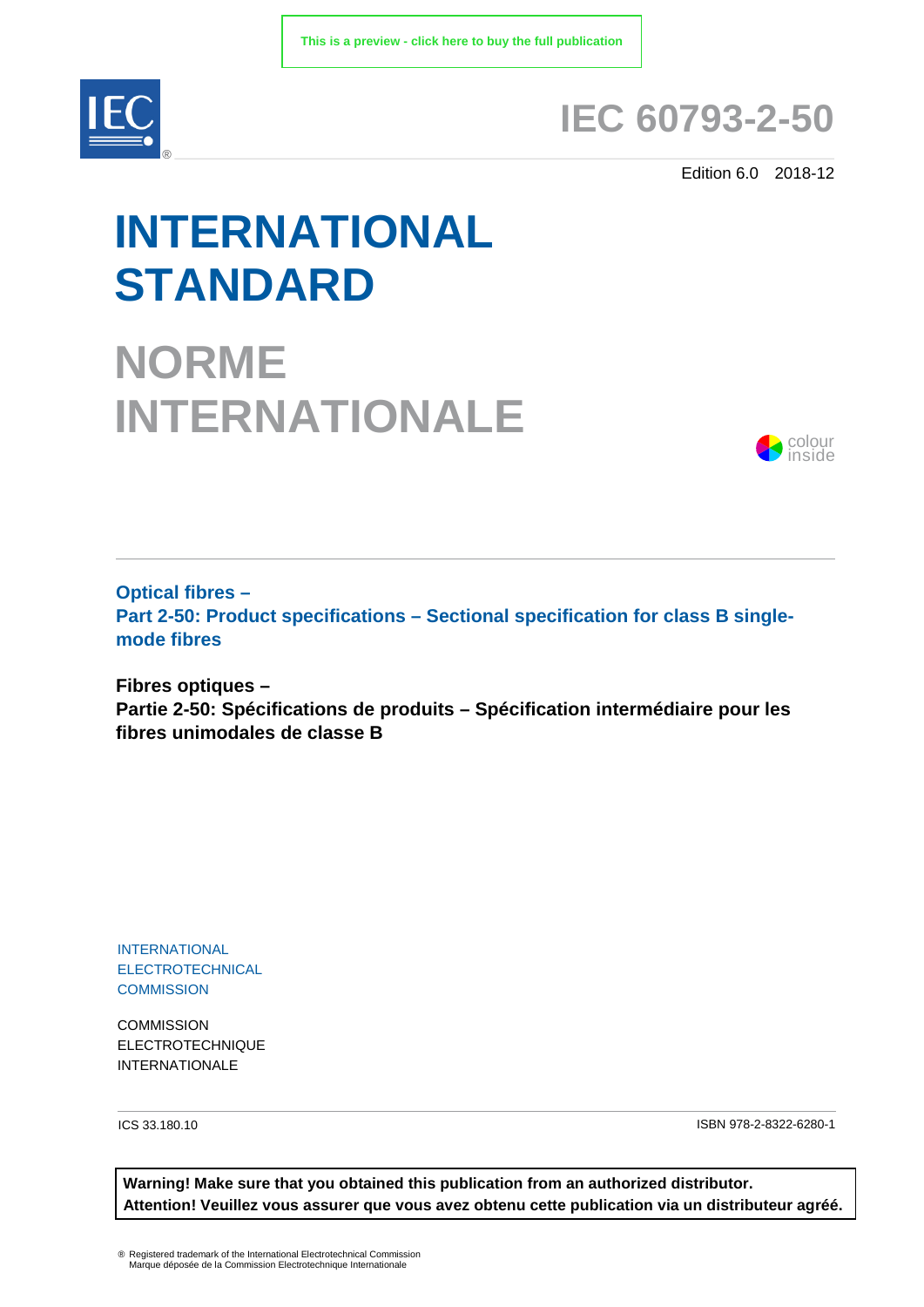$-2-$ 

IEC 60793-2-50:2018 © IEC 2018

### **CONTENTS**

| 1 |                                                                                 |                                                                                     |  |  |  |  |
|---|---------------------------------------------------------------------------------|-------------------------------------------------------------------------------------|--|--|--|--|
| 2 |                                                                                 |                                                                                     |  |  |  |  |
| 3 |                                                                                 |                                                                                     |  |  |  |  |
| 4 |                                                                                 |                                                                                     |  |  |  |  |
| 5 |                                                                                 |                                                                                     |  |  |  |  |
|   | 5.1                                                                             |                                                                                     |  |  |  |  |
|   | 5.2                                                                             |                                                                                     |  |  |  |  |
|   | 5.3                                                                             |                                                                                     |  |  |  |  |
|   | 5.4                                                                             |                                                                                     |  |  |  |  |
|   | 5.5                                                                             |                                                                                     |  |  |  |  |
|   | 5.5.1                                                                           |                                                                                     |  |  |  |  |
|   | 5.5.2                                                                           |                                                                                     |  |  |  |  |
|   | 5.5.3                                                                           |                                                                                     |  |  |  |  |
|   |                                                                                 | Annex A (normative) Family specification for category B-652 Dispersion unshifted    |  |  |  |  |
|   | A.1                                                                             |                                                                                     |  |  |  |  |
|   | A.2                                                                             |                                                                                     |  |  |  |  |
|   | A.3                                                                             |                                                                                     |  |  |  |  |
|   | A.4                                                                             |                                                                                     |  |  |  |  |
|   | A.5                                                                             |                                                                                     |  |  |  |  |
|   | A.6                                                                             |                                                                                     |  |  |  |  |
|   |                                                                                 | Annex B (normative) Family specification for category B-653 Dispersion shifted      |  |  |  |  |
|   | B.1                                                                             |                                                                                     |  |  |  |  |
|   | B.2                                                                             |                                                                                     |  |  |  |  |
|   | B.3                                                                             |                                                                                     |  |  |  |  |
|   | B.3.1                                                                           |                                                                                     |  |  |  |  |
|   | B.3.2                                                                           | Chromatic dispersion coefficient requirement for sub-category B-653.A               |  |  |  |  |
|   | <b>B.3.3</b>                                                                    | Chromatic dispersion coefficient requirement for sub-category B-653.B               |  |  |  |  |
|   | B.4                                                                             |                                                                                     |  |  |  |  |
|   |                                                                                 | Annex C (normative) Family specification for category B-654 cut-off shifted single- |  |  |  |  |
|   | mode fibres                                                                     |                                                                                     |  |  |  |  |
|   | C.1                                                                             |                                                                                     |  |  |  |  |
|   | C.2                                                                             |                                                                                     |  |  |  |  |
|   | C.3                                                                             |                                                                                     |  |  |  |  |
|   | C.4                                                                             |                                                                                     |  |  |  |  |
|   | C.5                                                                             |                                                                                     |  |  |  |  |
|   | Annex D (normative) Family specification for category B-655 non-zero dispersion |                                                                                     |  |  |  |  |
|   | D.1                                                                             |                                                                                     |  |  |  |  |
|   | D.2                                                                             |                                                                                     |  |  |  |  |
|   | D.3                                                                             |                                                                                     |  |  |  |  |
|   | D.4                                                                             |                                                                                     |  |  |  |  |
|   | D.4.1                                                                           |                                                                                     |  |  |  |  |
|   |                                                                                 |                                                                                     |  |  |  |  |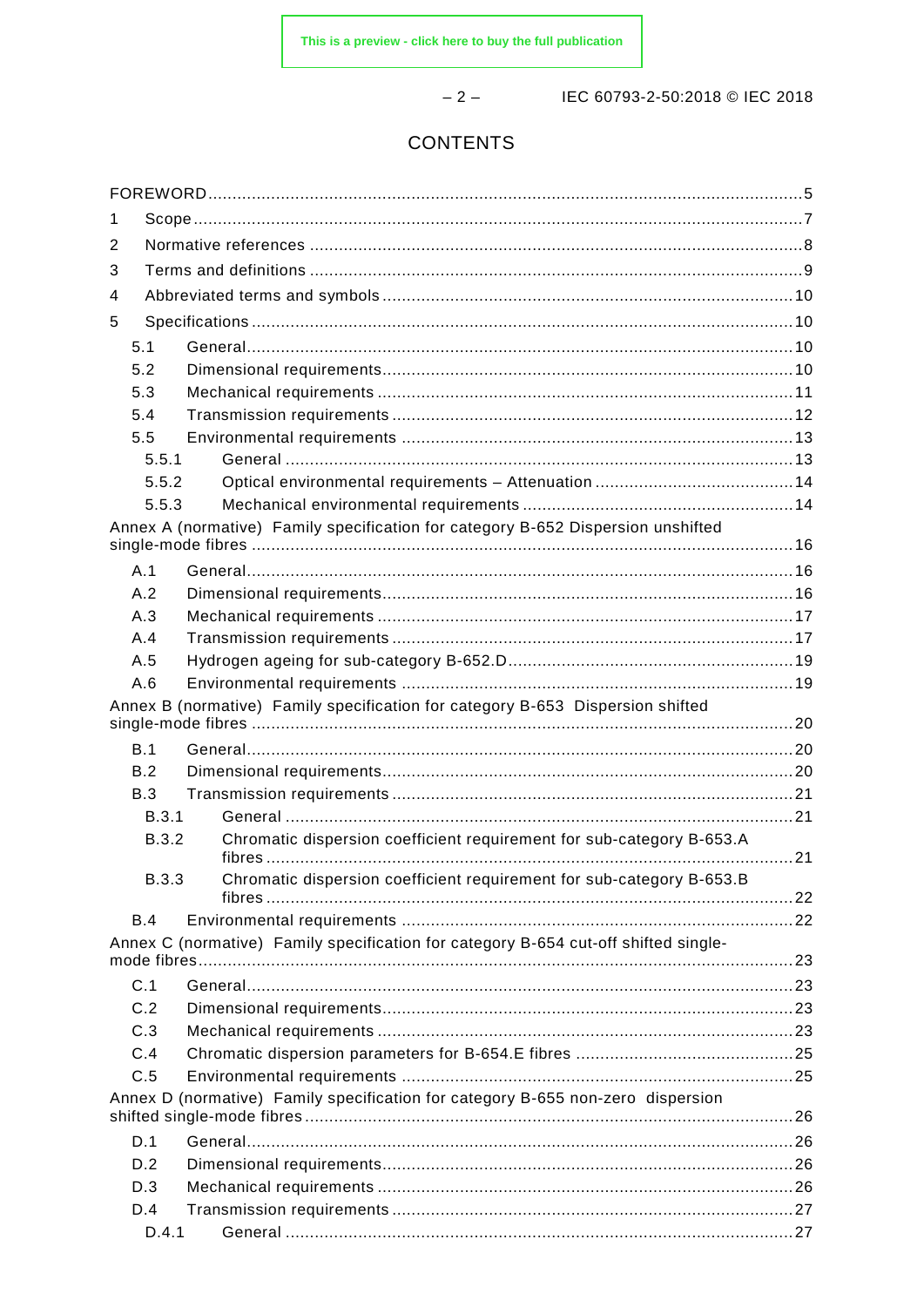IEC 60793-2-50:2018 © IEC 2018

| v | ۰. |
|---|----|
|---|----|

| D.4.2 | Chromatic dispersion coefficient limits for sub-category B-655.C fibres27             |  |  |  |  |  |  |
|-------|---------------------------------------------------------------------------------------|--|--|--|--|--|--|
| D.4.3 | Chromatic dispersion coefficient limits for sub-category B-655.D fibres28             |  |  |  |  |  |  |
| D.4.4 | Chromatic dispersion coefficient limits for sub-category B-655.E fibres28             |  |  |  |  |  |  |
| D.5   |                                                                                       |  |  |  |  |  |  |
|       | Annex E (normative) Family specification for category B-656 Wideband non-zero         |  |  |  |  |  |  |
| E.1   |                                                                                       |  |  |  |  |  |  |
| E.2   |                                                                                       |  |  |  |  |  |  |
| E.3   |                                                                                       |  |  |  |  |  |  |
| E.4   |                                                                                       |  |  |  |  |  |  |
| E.4.1 |                                                                                       |  |  |  |  |  |  |
| E.4.2 | Chromatic dispersion coefficient for category B-656 fibres30                          |  |  |  |  |  |  |
| E.5   |                                                                                       |  |  |  |  |  |  |
|       | Annex F (normative) Family specification for category B-657 Bending loss insensitive  |  |  |  |  |  |  |
| F.1   |                                                                                       |  |  |  |  |  |  |
| F.2   |                                                                                       |  |  |  |  |  |  |
| F.3   |                                                                                       |  |  |  |  |  |  |
| F.4   |                                                                                       |  |  |  |  |  |  |
| F.5   |                                                                                       |  |  |  |  |  |  |
|       | Annex G (informative) System design information for category B-655 non-zero           |  |  |  |  |  |  |
| G.1   |                                                                                       |  |  |  |  |  |  |
| G.2   | One standard deviation limits for sub-category B-655.D fibres 36                      |  |  |  |  |  |  |
| G.3   | One standard deviation limits for sub-category B-655.E fibres37                       |  |  |  |  |  |  |
|       |                                                                                       |  |  |  |  |  |  |
|       |                                                                                       |  |  |  |  |  |  |
|       | Figure G.1 - Sub-category B-655.D chromatic dispersion coefficient limits 37          |  |  |  |  |  |  |
|       | Figure G.2 - Sub-category B-655.E chromatic dispersion coefficient limits 38          |  |  |  |  |  |  |
|       |                                                                                       |  |  |  |  |  |  |
|       | Table 1 - Map of IEC designation to ITU-T Recommendations and IEC 60793-2-            |  |  |  |  |  |  |
|       |                                                                                       |  |  |  |  |  |  |
|       | Table 3 - Dimensional requirements common to all category B fibres 11                 |  |  |  |  |  |  |
|       |                                                                                       |  |  |  |  |  |  |
|       |                                                                                       |  |  |  |  |  |  |
|       |                                                                                       |  |  |  |  |  |  |
|       |                                                                                       |  |  |  |  |  |  |
|       | Table 7 - Transmission, requirements common to all class B fibres 13                  |  |  |  |  |  |  |
|       | Table 8 - Additional transmission attributes required in the family specifications 13 |  |  |  |  |  |  |
|       |                                                                                       |  |  |  |  |  |  |
|       |                                                                                       |  |  |  |  |  |  |
|       |                                                                                       |  |  |  |  |  |  |
|       |                                                                                       |  |  |  |  |  |  |
|       |                                                                                       |  |  |  |  |  |  |
|       |                                                                                       |  |  |  |  |  |  |
|       |                                                                                       |  |  |  |  |  |  |
|       | Table A.1 - Dimensional requirements specific to category B-652.B fibres 16           |  |  |  |  |  |  |
|       | Table A.2 - Dimensional requirements specific to category B-652.D fibres 17           |  |  |  |  |  |  |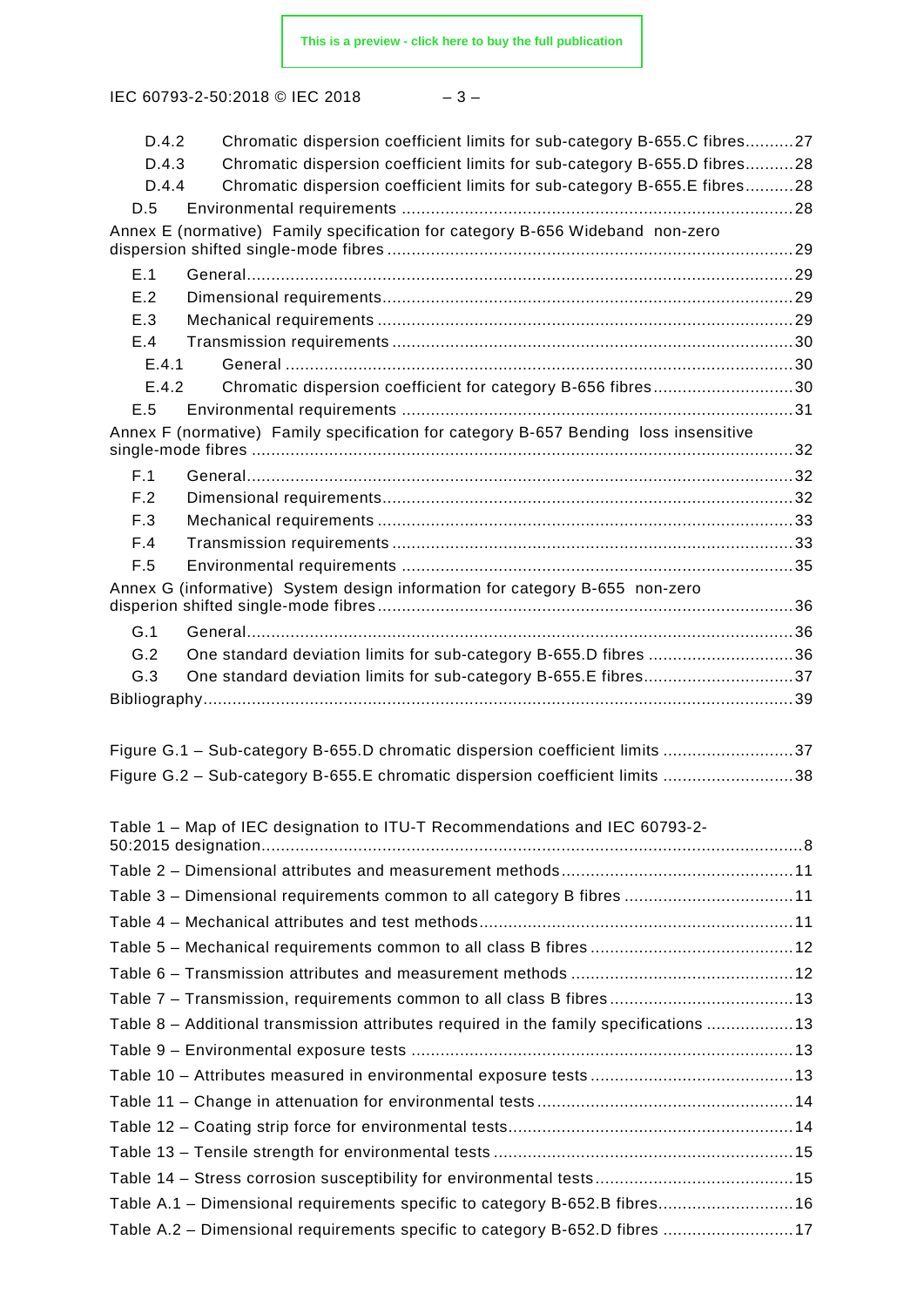#### – 4 – IEC 60793-2-50:2018 © IEC 2018

| Table A.3 - Mechanical requirements specific to category B-652 fibres 17          |  |
|-----------------------------------------------------------------------------------|--|
| Table A.4 – Transmission requirements specific to sub-category B-652.B fibres 18  |  |
| Table A.5 - Transmission requirements specific to sub-category B-652.D Fibres  18 |  |
| Table A.6 - Chromatic dispersion properties for sub-category B-652.D fibres 19    |  |
|                                                                                   |  |
| Table B.2 - Mechanical requirements specific to category B-653 fibres 21          |  |
| Table B.3 - Transmission requirements specific to category B-653 fibres 21        |  |
| Table C.1 - Dimensional requirements specific to category B-654 fibres23          |  |
| Table C.2 - Mechanical requirements specific to category B-654 fibres 24          |  |
| Table C.3 - Transmission requirements specific to category B-654 fibres 24        |  |
| Table D.1 - Dimensional requirements specific to category B-655 fibres26          |  |
| Table D.2 - Mechanical requirements specific to category B-655 fibres 27          |  |
| Table D.3 - Transmission requirements specific to category B-655 fibres 27        |  |
| Table E.1 - Dimensional requirements specific to category B-656 fibres29          |  |
| Table E.2 - Mechanical requirements specific to category B-656 fibres 30          |  |
| Table E.3 - Transmission requirements specific to category B-656 fibres 30        |  |
| Table F.1 - Dimensional requirements specific to category B-657 fibres 33         |  |
| Table F.2 - Mechanical requirements specific to category B-657 fibres33           |  |
| Table F.3 - Transmission requirements specific to category B-657 fibres 34        |  |
|                                                                                   |  |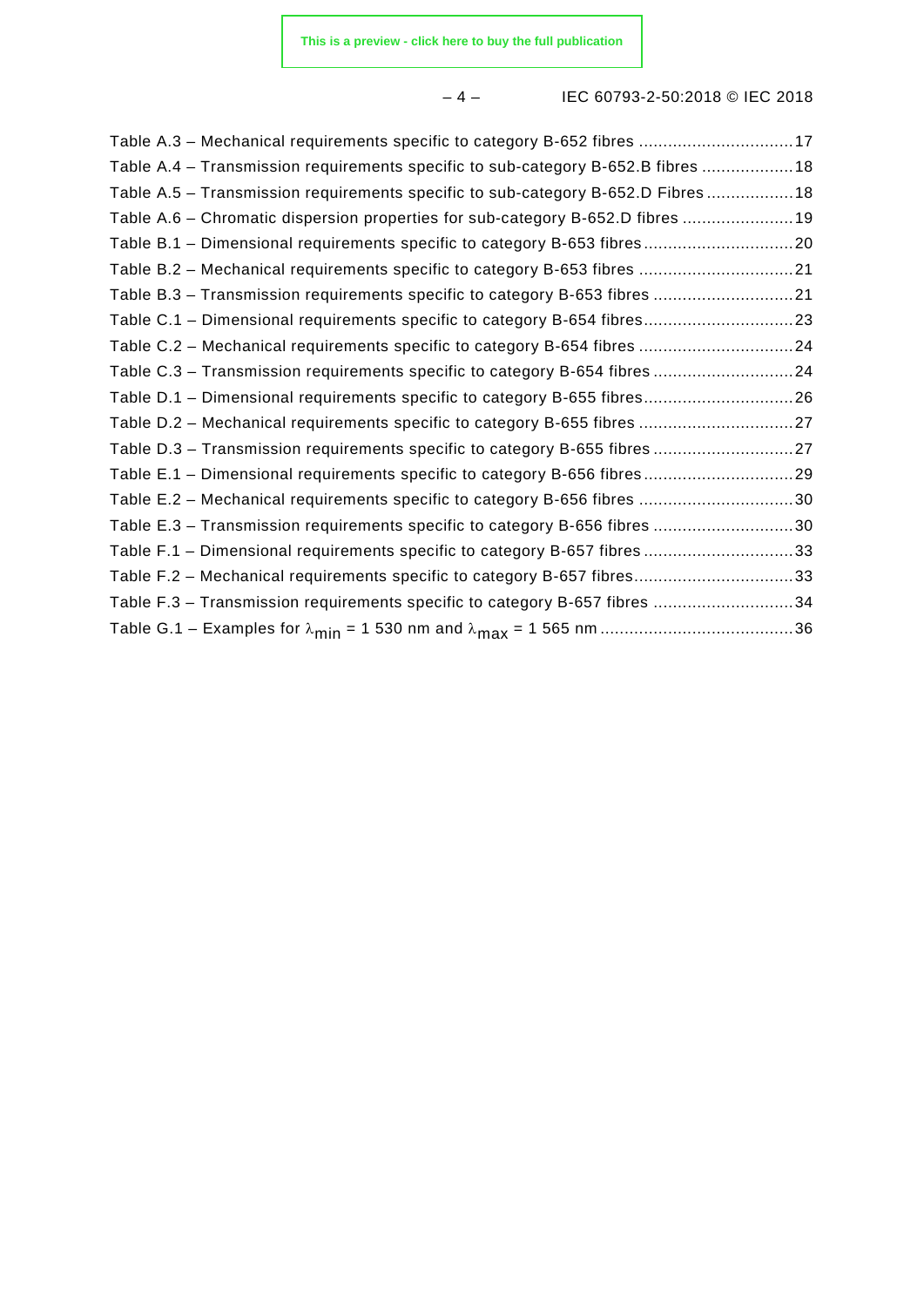IEC 60793-2-50:2018 © IEC 2018 – 5 –

#### INTERNATIONAL ELECTROTECHNICAL COMMISSION

\_\_\_\_\_\_\_\_\_\_\_\_

#### **OPTICAL FIBRES –**

#### **Part 2-50: Product specifications – Sectional specification for class B single-mode fibres**

#### FOREWORD

- <span id="page-4-0"></span>1) The International Electrotechnical Commission (IEC) is a worldwide organization for standardization comprising all national electrotechnical committees (IEC National Committees). The object of IEC is to promote international co-operation on all questions concerning standardization in the electrical and electronic fields. To this end and in addition to other activities, IEC publishes International Standards, Technical Specifications, Technical Reports, Publicly Available Specifications (PAS) and Guides (hereafter referred to as "IEC Publication(s)"). Their preparation is entrusted to technical committees; any IEC National Committee interested in the subject dealt with may participate in this preparatory work. International, governmental and nongovernmental organizations liaising with the IEC also participate in this preparation. IEC collaborates closely with the International Organization for Standardization (ISO) in accordance with conditions determined by agreement between the two organizations.
- 2) The formal decisions or agreements of IEC on technical matters express, as nearly as possible, an international consensus of opinion on the relevant subjects since each technical committee has representation from all interested IEC National Committees.
- 3) IEC Publications have the form of recommendations for international use and are accepted by IEC National Committees in that sense. While all reasonable efforts are made to ensure that the technical content of IEC Publications is accurate, IEC cannot be held responsible for the way in which they are used or for any misinterpretation by any end user.
- 4) In order to promote international uniformity, IEC National Committees undertake to apply IEC Publications transparently to the maximum extent possible in their national and regional publications. Any divergence between any IEC Publication and the corresponding national or regional publication shall be clearly indicated in the latter.
- 5) IEC itself does not provide any attestation of conformity. Independent certification bodies provide conformity assessment services and, in some areas, access to IEC marks of conformity. IEC is not responsible for any services carried out by independent certification bodies.
- 6) All users should ensure that they have the latest edition of this publication.
- 7) No liability shall attach to IEC or its directors, employees, servants or agents including individual experts and members of its technical committees and IEC National Committees for any personal injury, property damage or other damage of any nature whatsoever, whether direct or indirect, or for costs (including legal fees) and expenses arising out of the publication, use of, or reliance upon, this IEC Publication or any other IEC Publications.
- 8) Attention is drawn to the Normative references cited in this publication. Use of the referenced publications is indispensable for the correct application of this publication.
- 9) Attention is drawn to the possibility that some of the elements of this IEC Publication may be the subject of patent rights. IEC shall not be held responsible for identifying any or all such patent rights.

International Standard IEC 60793-2-50 has been prepared by subcommittee 86A: Fibres and cables, of IEC technical committee 86: Fibre optics.

The sixth edition cancels and replaces the fifth edition published in 2015. This edition constitutes a technical revision. This edition includes the following significant technical changes with respect to the previous edition:

- a) Introduction of a revised naming convention which better matches with those found in ITU-T Recommendations G.652, G.653, G.654, G.655, G.656, and G.657. These changes are outlined in the scope of this document along with a cross reference table for the new names. Annexes have been rearranged to improve clarity based on the new naming;
- b) Further details on the requirements for 200 micron coated single-mode fibre;
- c) Harmonization with the following ITU-T Recommendations published in November 2016: G.652, G.654, G.657 including revised chromatic dispersion specifications, new categories and new application spaces for these fibre categories;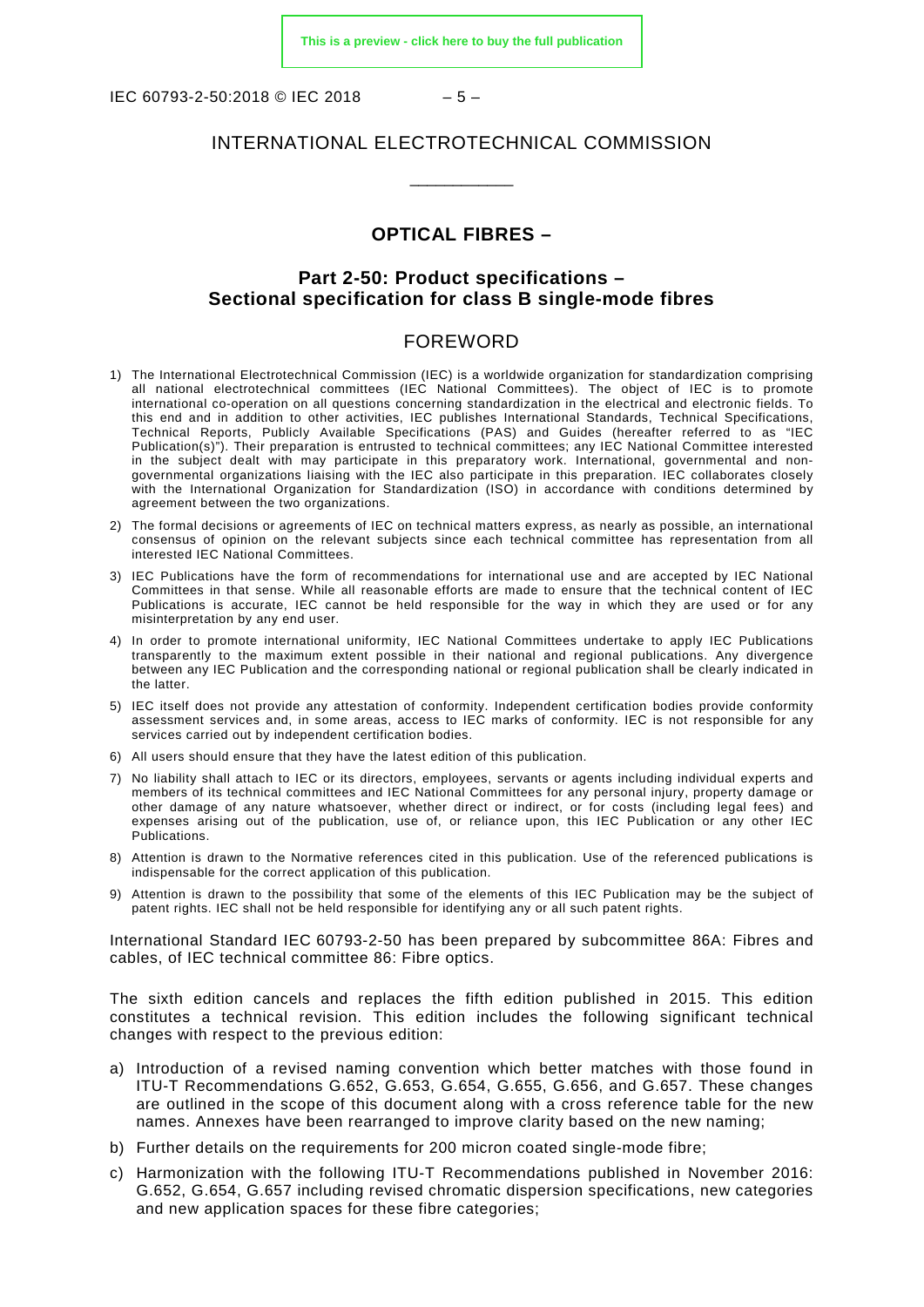– 6 – IEC 60793-2-50:2018 © IEC 2018

d) Descriptions of fibre types have been added to the titles of Annexes A to F.

The text of this International Standard is based on the following documents:

| <b>FDIS</b>   | Report on voting |
|---------------|------------------|
| 86A/1884/FDIS | 86A/1898/RVD     |

Full information on the voting for the approval of this International Standard can be found in the report on voting indicated in the above table.

This document has been drafted in accordance with the ISO/IEC Directives, Part 2.

A list of all parts in the IEC 60793 series, published under the general title *Optical fibres*, can be found on the IEC website.

The committee has decided that the contents of this document will remain unchanged until the stability date indicated on the IEC website under "http://webstore.iec.ch" in the data related to the specific document. At this date, the document will be

- reconfirmed,
- withdrawn.
- replaced by a revised edition, or
- amended.

**IMPORTANT – The 'colour inside' logo on the cover page of this publication indicates that it contains colours which are considered to be useful for the correct understanding of its contents. Users should therefore print this document using a colour printer.**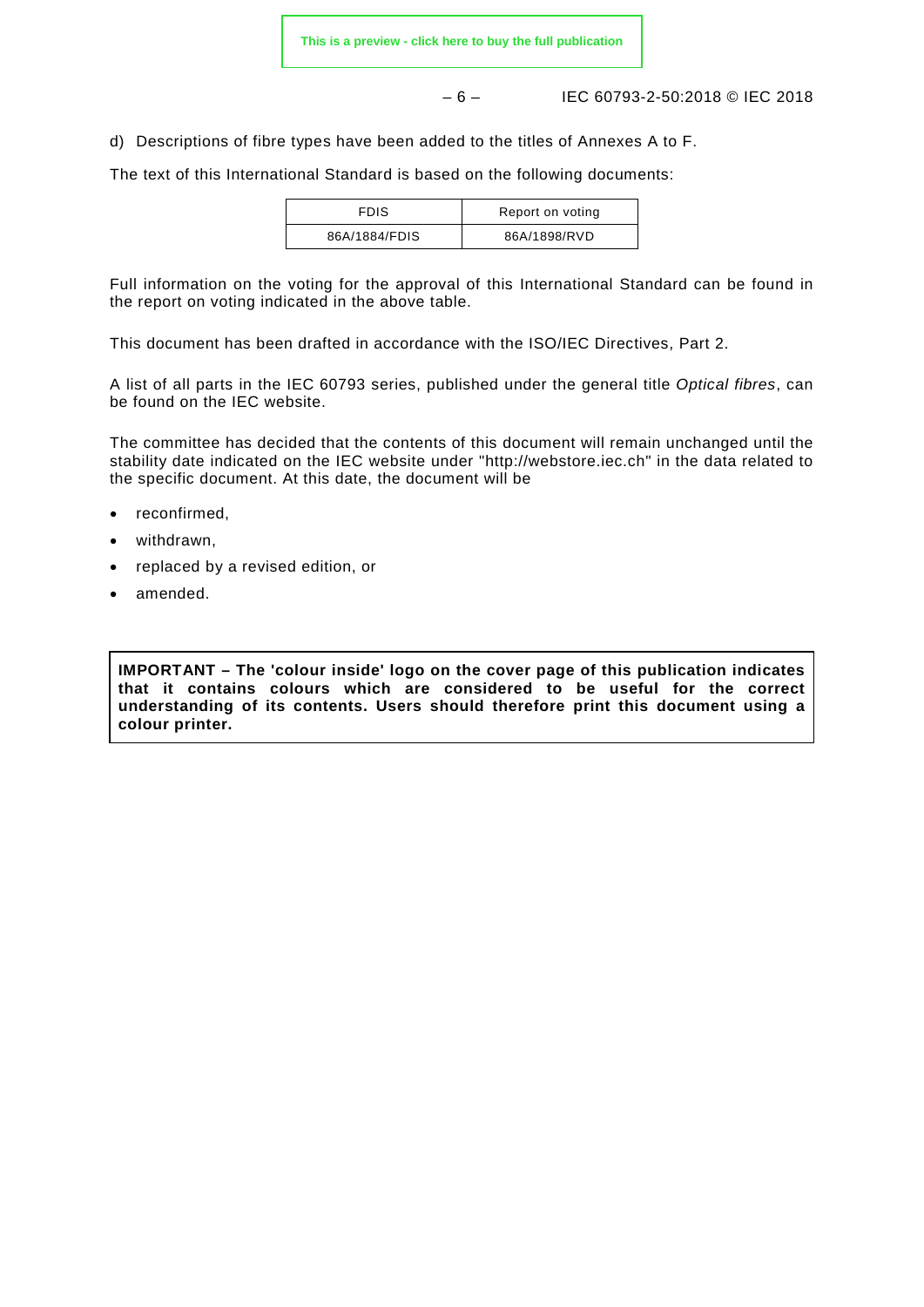IEC 60793-2-50:2018 © IEC 2018 – 7 –

#### **OPTICAL FIBRES –**

#### **Part 2-50: Product specifications – Sectional specification for class B single-mode fibres**

#### <span id="page-6-0"></span>**1 Scope**

This part of IEC 60793 is applicable to optical fibre categories B-652, B-653, B-654, B-655, B-656 and B-657. A map illustrating the connection of IEC designations to ITU-T designations is shown in [Table 1.](#page-7-1) These fibres are used or can be incorporated in information transmission equipment and optical fibre cables.

Three types of requirements apply to these fibres:

- general requirements, as defined in IEC 60793-2;
- specific requirements common to the class B single-mode fibres covered in this document and which are given in Clause 5;
- particular requirements applicable to individual fibre categories or specific applications, which are defined in Annexes A to F.

For some fibre categories (shown in the relevant family specifications), there are subcategories that are distinguished on the basis of difference in transmission attribute specifications. The designations for these sub-categories are documented in the individual family specifications.

[Table 1](#page-7-1) shows a map from the IEC designations to the ITU-T recommendations. The table also provides the normative annex in this document that contains the detailed specification as well as the name used to describe this fibre type in IEC 60793-2-50:2015. The ITU-T recommendations as well as the IEC categories/sub-categories within each recommendation are given. In some cases, as for Recommendation G.652, a given IEC designation maps to multiple categories in the ITU-T because the ITU-T categories are distinguished by cabled fibre attribute (*PMD<sub>Q</sub>*) performance which are not distinguished in the IEC fibre specifications.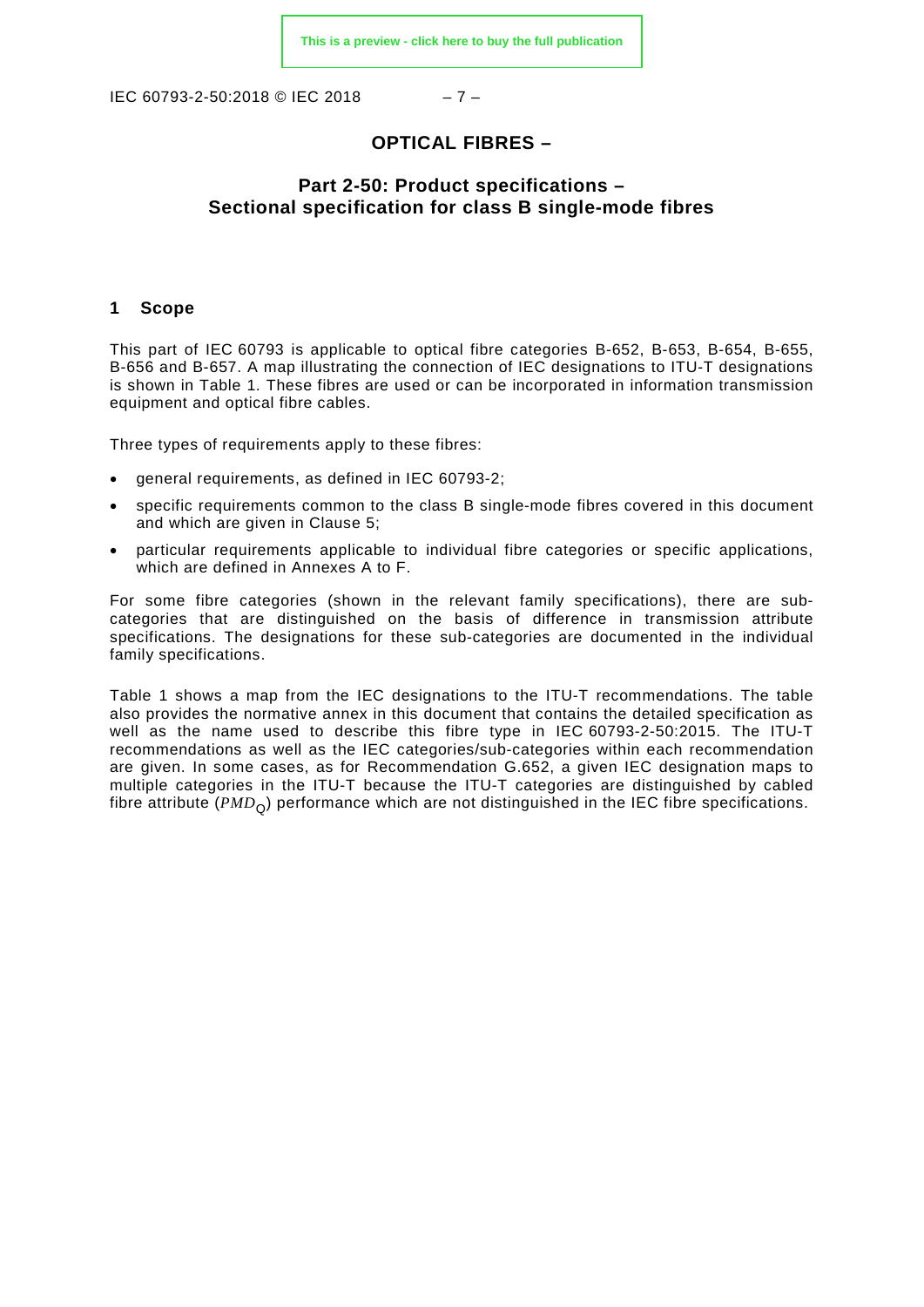– 8 – IEC 60793-2-50:2018 © IEC 2018

<span id="page-7-1"></span>

| Annex        | Category | Sub<br>Category | <b>Description</b>                            | IEC 60793-2-50:2015  | <b>ITU-T Rec</b> |
|--------------|----------|-----------------|-----------------------------------------------|----------------------|------------------|
|              | B-652    |                 | Dispersion unshifted fibre                    |                      | G.652            |
| A            |          | B-652.B         |                                               | B1.1                 | G.652.B          |
| $\sf A$      |          | B-652.D         |                                               | B1.3                 | G.652.D          |
|              | B-653    |                 | Dispersion shifted fibre                      |                      | G.653            |
| B            |          | B-653.A         |                                               | $B2_a$               | G.653.A          |
| B            |          | B-653.B         |                                               | $B2_b$               | G.653.B          |
|              | B-654    |                 | Cut-off shifted fibre                         |                      | G.654            |
| $\mathbf C$  |          | B-654.A         |                                               | B1.2 a               | G.654.A          |
| $\mathsf{C}$ |          | B-654.B         |                                               | $B1.2_b$             | G.654.B          |
| $\mathsf{C}$ |          | B-654.C         |                                               | $B1.2$ <sub>_C</sub> | G.654.C          |
| $\mathbf C$  |          | B-654.D         |                                               | N/A                  | G.654.D          |
| $\mathbf C$  |          | B-654.E         |                                               | N/A                  | G.654.E          |
| $\mathbf C$  | B-655    |                 | Non-zero dispersion shifted fibre             | <b>B4</b>            | G.655            |
| D            |          | B-655.C         |                                               | $B4_c$               | G.655.C          |
| D            |          | B-655.D         |                                               | $B4_d$               | G.655.D          |
| D            |          | B-655.E         |                                               | $B4_e$               | G.655.E          |
| E            | B-656    |                 | Wideband non-zero dispersion shifted<br>fibre | B <sub>5</sub>       | G.656            |
| F            | B-657    |                 | Bending loss insensitive fibre                | B <sub>6</sub>       | G.657            |
| F            |          | B-657.A1        |                                               | $B6_a1$              | G.657.A1         |
| F            |          | B-657.A2        |                                               | B6_a2                | G.657.A2         |
| F            |          | B-657.B2        |                                               | B6_b2                | G.657.B2         |
| F            |          | B-657.B3        |                                               | B6_b3                | G.657.B3         |

#### **Table 1 – Map of IEC designation to ITU-T Recommendations and IEC 60793-2-50:2015 designation**

#### <span id="page-7-0"></span>**2 Normative references**

The following documents are referred to in the text in such a way that some or all of their content constitutes requirements of this document. For dated references, only the edition cited applies. For undated references, the latest edition of the referenced document (including any amendments) applies.

IEC 60793-1 (all parts), *Optical fibres*

IEC 60793-1-20, *Optical fibres – Part 1-20: Measurement methods and test procedures – Fibre geometry*

IEC 60793-1-21, *Optical fibres – Part 1-21: Measurement methods and test procedures – Coating geometry*

IEC 60793-1-22, *Optical fibres – Part 1-22: Measurement methods and test procedures – Length measurement*

IEC 60793-1-30, *Optical fibres – Part 1-30: Measurement methods and test procedures – Fibre proof test*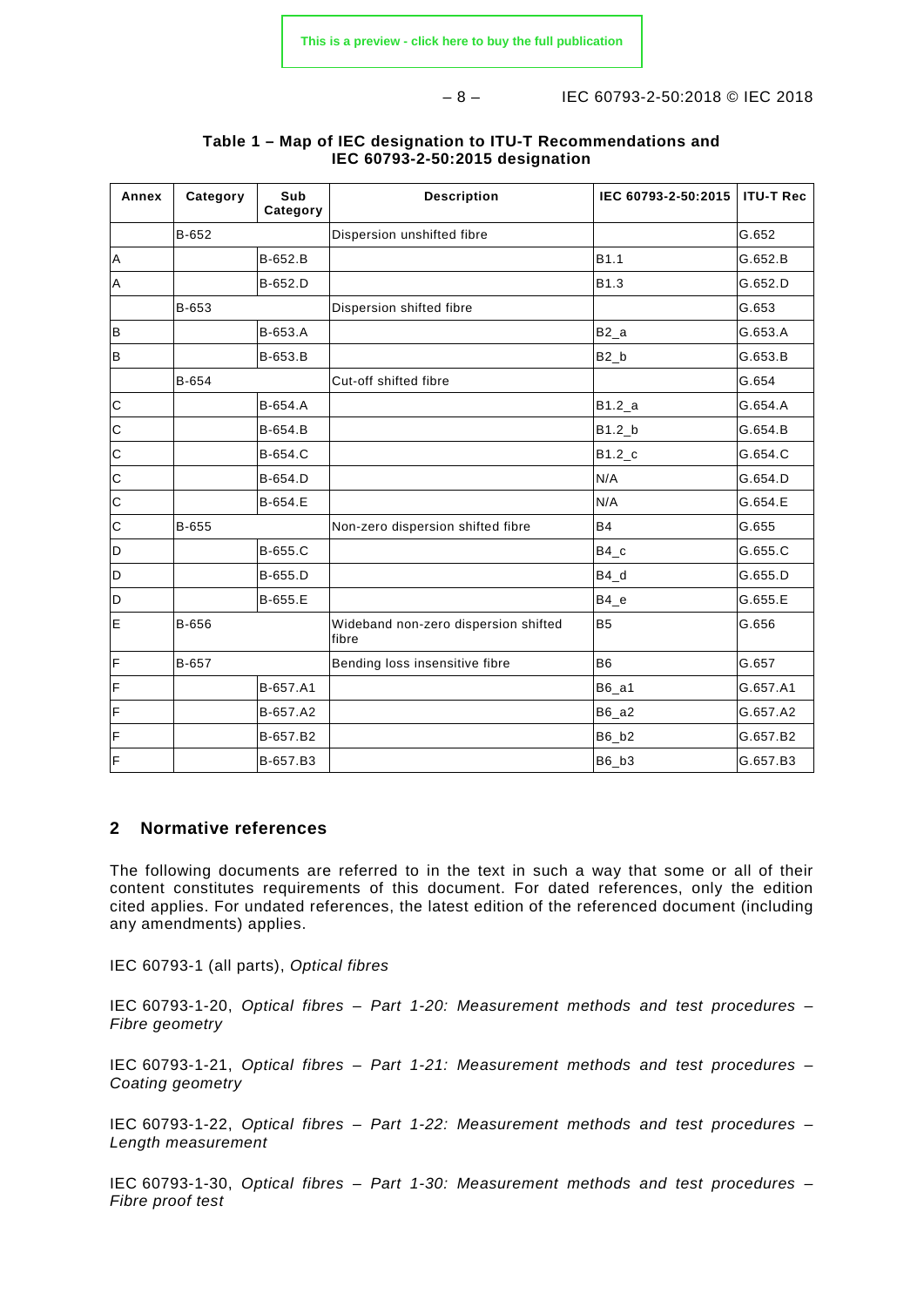IEC 60793-2-50:2018 © IEC 2018 – 9 –

IEC 60793-1-31, *Optical fibres – Part 1-31: Measurement methods and test procedures – Tensile strength*

IEC 60793-1-32, *Optical fibres – Part 1-32: Measurement methods and test procedures – Coating strippability*

IEC 60793-1-33, *Optical fibres – Part 1-33: Measurement methods and test procedures – Stress corrosion susceptibility*

IEC 60793-1-34, *Optical fibres – Part 1-34: Measurement methods and test procedures – Fibre curl*

IEC 60793-1-40, *Optical fibres – Part 1-40: Measurement methods and test procedures – Attenuation*

IEC 60793-1-42, *Optical fibres – Part 1-42: Measurement methods and test procedures – Chromatic dispersion*

IEC 60793-1-44, *Optical fibres – Part 1-44: Measurement methods and test procedures – Cutoff wavelength*

IEC 60793-1-45, *Optical fibres – Part 1-45: Measurement methods and test procedures – Mode field diameter*

IEC 60793-1-46, *Optical fibres – Part 1-46: Measurement methods and test procedures – Monitoring of changes in optical transmittance*

IEC 60793-1-47, *Optical fibres – Part 1-47: Measurement methods and test procedures – Macrobending loss*

IEC 60793-1-48, *Optical fibres – Part 1-48: Measurement methods and test procedures – Polarization mode dispersion*

IEC 60793-1-50, *Optical fibres – Part 1-50: Measurement methods and test procedures – Damp heat (steady state) tests*

IEC 60793-1-51, *Optical fibres – Part 1-51: Measurement methods and test procedures – Dry heat (steady state) tests*

IEC 60793-1-52, *Optical fibres – Part 1-52: Measurement methods and test procedures – Change of temperature tests*

IEC 60793-1-53, *Optical fibres – Part 1-53: Measurement methods and test procedures – Water immersion tests*

IEC 60793-2, *Optical fibres – Part 2: Product specifications – General*

<span id="page-8-0"></span>IEC 60794-2, *Optical fibre cables – Part 2: Indoor cables – Sectional specification*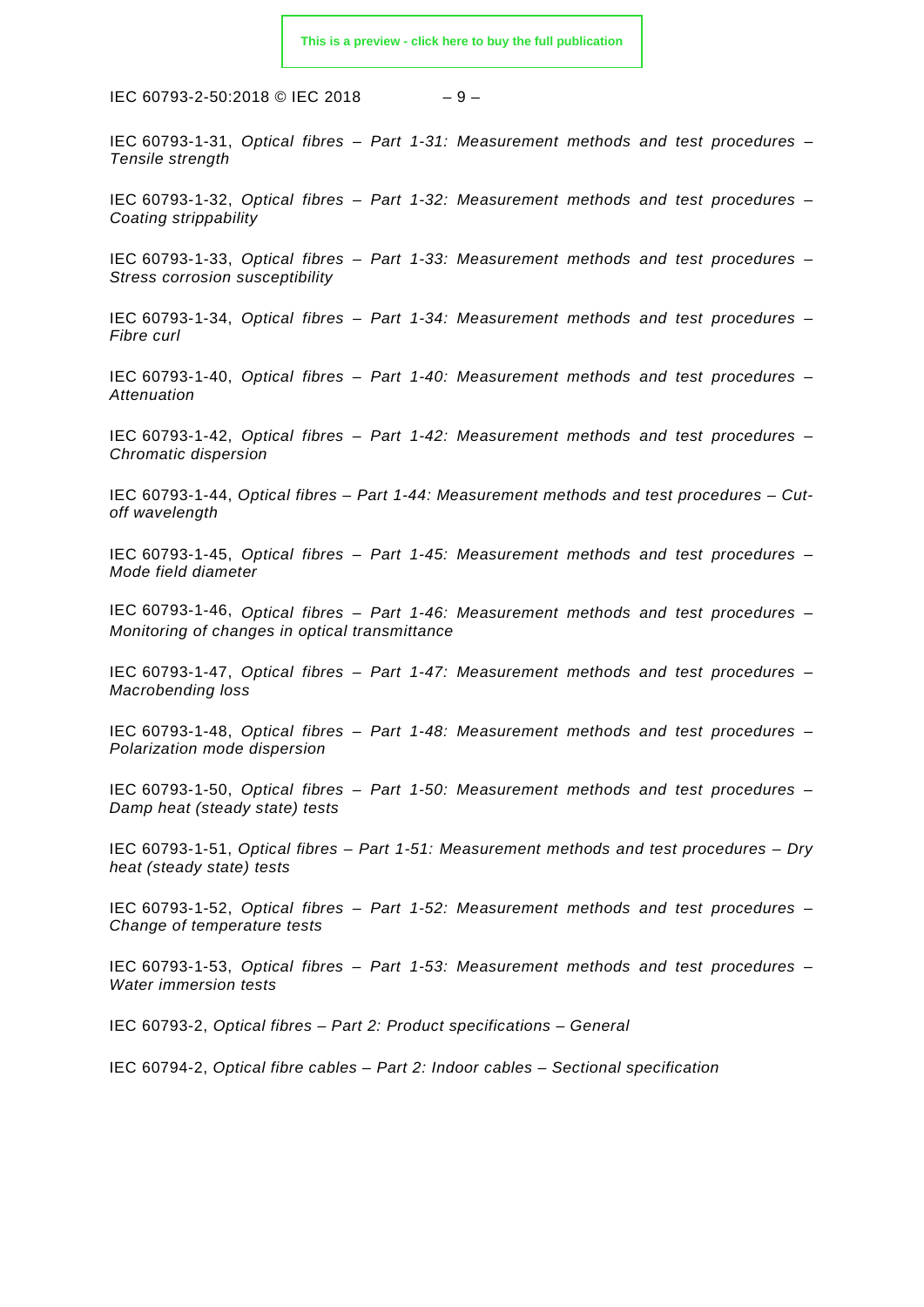– 40 – IEC 60793-2-50:2018 © IEC 2018

#### SOMMAIRE

| 1            |                                                                                      |  |  |  |  |
|--------------|--------------------------------------------------------------------------------------|--|--|--|--|
| 2            |                                                                                      |  |  |  |  |
| 3            |                                                                                      |  |  |  |  |
| 4            |                                                                                      |  |  |  |  |
| 5            |                                                                                      |  |  |  |  |
| 5.1          |                                                                                      |  |  |  |  |
| 5.2          |                                                                                      |  |  |  |  |
| 5.3          |                                                                                      |  |  |  |  |
| 5.4          |                                                                                      |  |  |  |  |
| 5.5          |                                                                                      |  |  |  |  |
| 5.5.1        |                                                                                      |  |  |  |  |
| 5.5.2        | Exigences d'environnement optiques - Affaiblissement 52                              |  |  |  |  |
| 5.5.3        |                                                                                      |  |  |  |  |
|              | Annex A (normative) Spécification de famille pour les fibres unimodales à dispersion |  |  |  |  |
| A.1          |                                                                                      |  |  |  |  |
| A.2          |                                                                                      |  |  |  |  |
| A.3          |                                                                                      |  |  |  |  |
| A.4          |                                                                                      |  |  |  |  |
| A.5          | Vieillissement à l'hydrogène pour les fibres de sous-catégorie B-652.D 58            |  |  |  |  |
| A.6          |                                                                                      |  |  |  |  |
|              | Annex B (normative) Spécification de famille pour les fibres unimodales à dispersion |  |  |  |  |
| B.1          |                                                                                      |  |  |  |  |
| B.2          |                                                                                      |  |  |  |  |
| B.3          |                                                                                      |  |  |  |  |
| B.3.1        |                                                                                      |  |  |  |  |
| <b>B.3.2</b> | Exigence relative au coefficient de dispersion chromatique pour les                  |  |  |  |  |
| <b>B.3.3</b> | Exigence relative au coefficient de dispersion chromatique pour les                  |  |  |  |  |
|              |                                                                                      |  |  |  |  |
| <b>B.4</b>   |                                                                                      |  |  |  |  |
|              | Annex C (normative) Spécification de famille pour les fibres unimodales à coupure    |  |  |  |  |
| C.1          |                                                                                      |  |  |  |  |
| C.2          |                                                                                      |  |  |  |  |
| C.3          |                                                                                      |  |  |  |  |
| C.4          | Paramètres de la dispersion chromatique pour les fibres B-654.E 64                   |  |  |  |  |
| C.5          |                                                                                      |  |  |  |  |
|              | Annex D (normative) Spécification de famille pour les fibres unimodales à dispersion |  |  |  |  |
| D.1          |                                                                                      |  |  |  |  |
| D.2          |                                                                                      |  |  |  |  |
| D.3          |                                                                                      |  |  |  |  |
| D.4          |                                                                                      |  |  |  |  |
| D.4.1        |                                                                                      |  |  |  |  |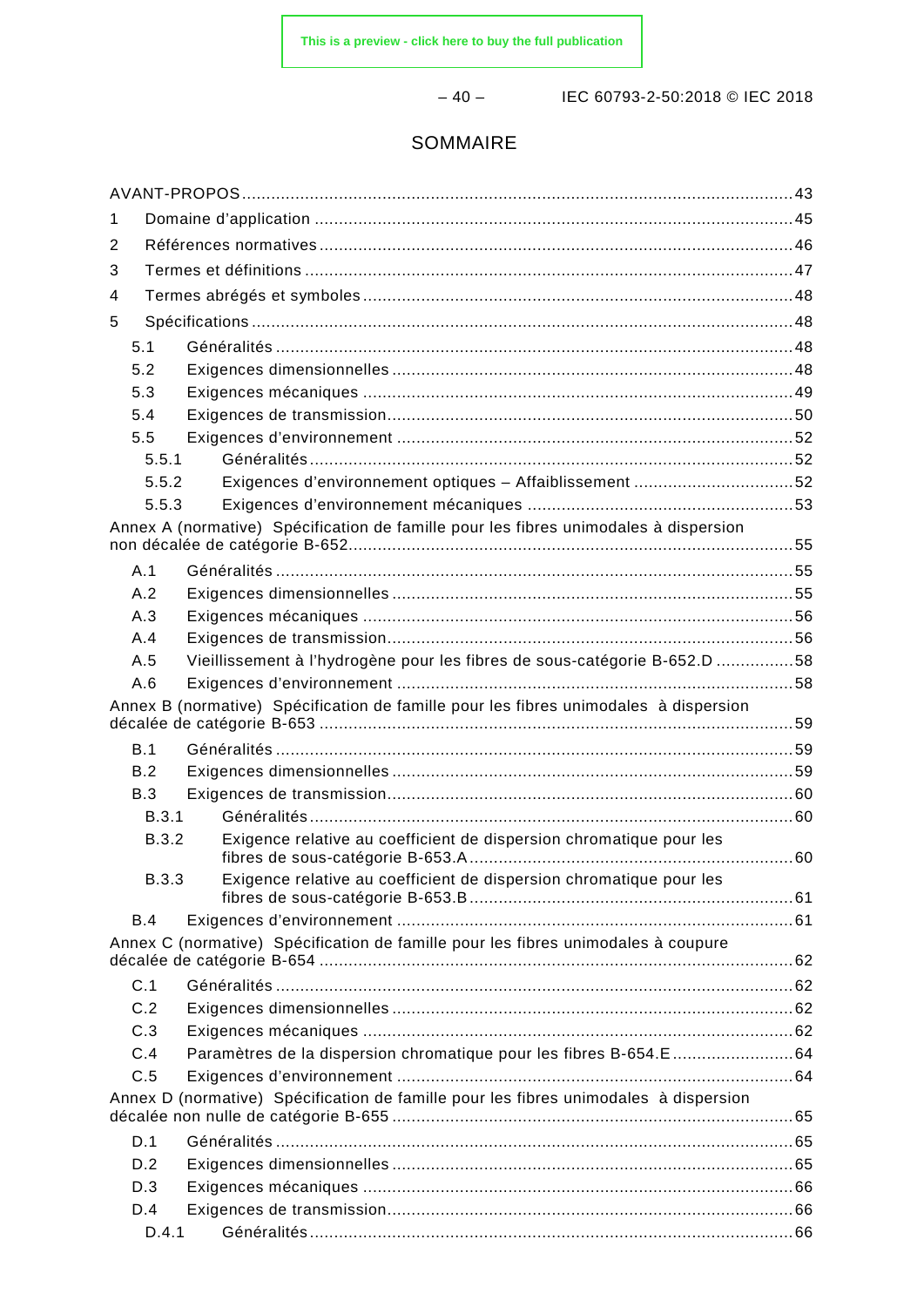IEC 60793-2-50:2018 © IEC 2018

|--|

| D.4.2 | Limites du coefficient de dispersion chromatique pour les fibres de                    |  |
|-------|----------------------------------------------------------------------------------------|--|
| D.4.3 | Limites du coefficient de dispersion chromatique pour les fibres de                    |  |
| D.4.4 | Limites du coefficient de dispersion chromatique pour les fibres de                    |  |
|       |                                                                                        |  |
| D.5   |                                                                                        |  |
|       | Annex E (normative) Spécification de famille pour les fibres unimodales à dispersion   |  |
| E.1   |                                                                                        |  |
| E.2   |                                                                                        |  |
| E.3   |                                                                                        |  |
| E.4   |                                                                                        |  |
| E.4.1 |                                                                                        |  |
| E.4.2 | Coefficient de dispersion chromatique pour les fibres de catégorie B-                  |  |
| E.5   |                                                                                        |  |
|       | Annex F (normative) Spécification de famille pour les fibres unimodales insensibles    |  |
| F.1   |                                                                                        |  |
| F.2   |                                                                                        |  |
| F.3   |                                                                                        |  |
| F.4   |                                                                                        |  |
| F.5   |                                                                                        |  |
|       | Annex G (informative) Informations de conception du système pour les fibres            |  |
| G.1   |                                                                                        |  |
| G.2   | Limites dans le cas d'un écart-type pour les fibres de sous-catégorie B-               |  |
| G.3   | Limites dans le cas d'un écart-type pour les fibres de sous-catégorie B-               |  |
|       |                                                                                        |  |
|       |                                                                                        |  |
|       | Figure G.1 - Limites du coefficient de dispersion chromatique pour les fibres de sous- |  |
|       | Figure G.2 - Limites du coefficient de dispersion chromatique pour les fibres de sous- |  |
|       |                                                                                        |  |
|       | Tableau 1 – Table de correspondance de la désignation IEC et des Recommandations       |  |
|       |                                                                                        |  |
|       | Tableau 3 – Exigences dimensionnelles communes à toutes les fibres de classe B 49      |  |
|       |                                                                                        |  |
|       | Tableau 5 - Exigences mécaniques communes à toutes les fibres de classe B50            |  |
|       |                                                                                        |  |
|       | Tableau 7 - Exigences de transmission communes à toutes les fibres de classe B51       |  |
|       |                                                                                        |  |
|       | Tableau 8 – Attributs de transmission supplémentaires exigés dans les spécifications   |  |
|       |                                                                                        |  |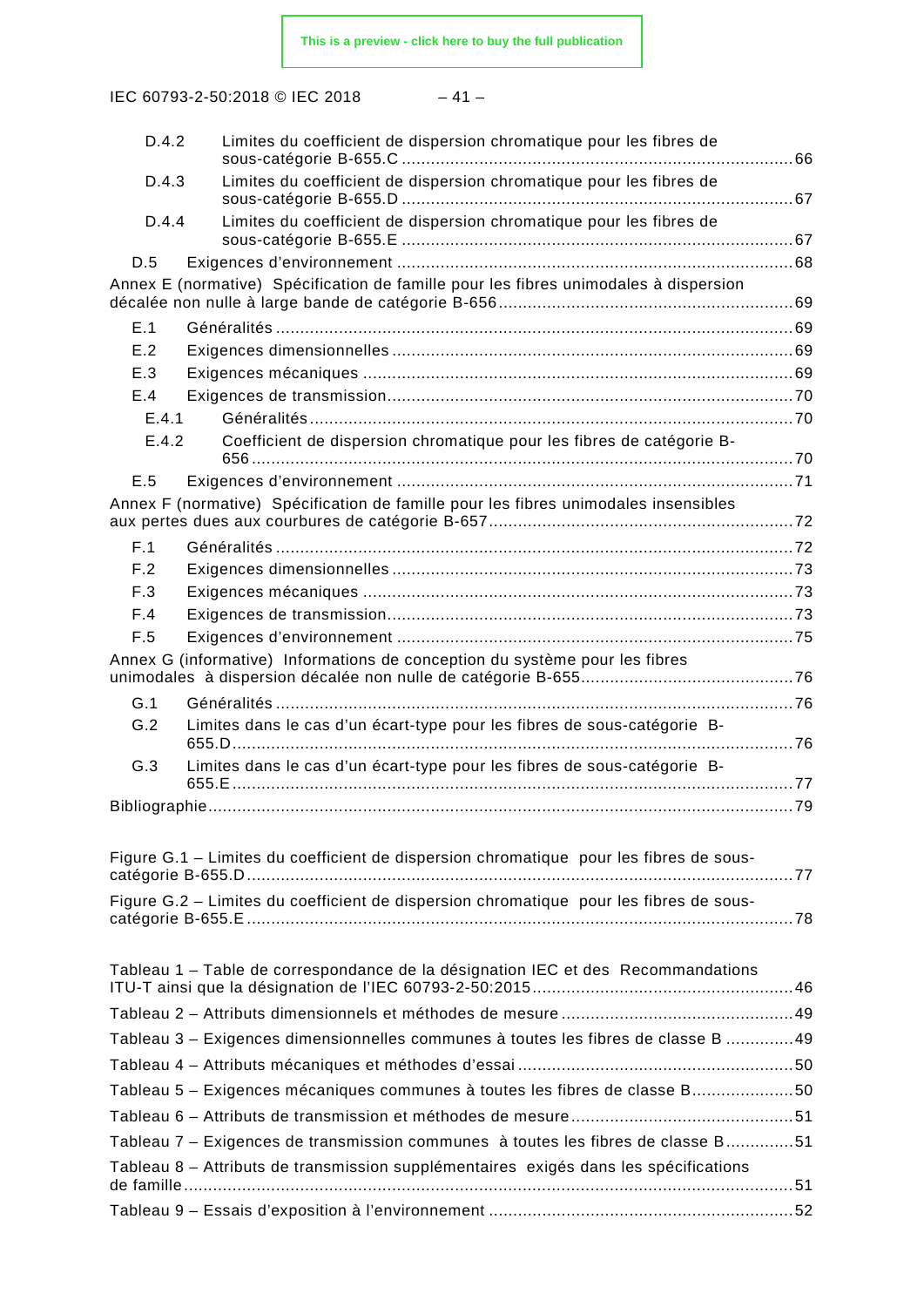– 42 – IEC 60793-2-50:2018 © IEC 2018

| Tableau 10 - Attributs mesurés dans les essais d'exposition à l'environnement52              |
|----------------------------------------------------------------------------------------------|
| Tableau 11 - Variation d'affaiblissement lors des essais d'environnement53                   |
| Tableau 12 - Force de dénudage du revêtement pour les essais d'environnement 53              |
| Tableau 13 - Résistance à la traction pour les essais d'environnement 53                     |
| Tableau 14 - Résistance à la corrosion sous contrainte lors des essais<br>d'environnement.   |
| Tableau A.1 - Exigences dimensionnelles spécifiques aux fibres de catégorie B-652.B55        |
| Tableau A.2 - Exigences dimensionnelles spécifiques aux fibres de catégorie B-652.D56        |
| Tableau A.3 - Exigences mécaniques spécifiques aux fibres de catégorie B-65256               |
| Tableau A.4 - Exigences de transmission spécifiques aux fibres de sous-catégorie B-          |
| Tableau A.5 - Exigences de transmission spécifiques aux fibres de sous-catégorie B-<br>652.D |
| Tableau A.6 - Propriétés de dispersion chromatique pour les fibres de sous-catégorie         |
| Tableau B.1 - Exigences dimensionnelles spécifiques aux fibres de catégorie B-653 59         |
| Tableau B.2 - Exigences mécaniques spécifiques aux fibres de catégorie B-65360               |
| Tableau B.3 - Exigences de transmission spécifiques aux fibres de catégorie B-65360          |
| Tableau C.1 - Exigences dimensionnelles spécifiques aux fibres de catégorie B-654 62         |
| Tableau C.2 - Exigences mécaniques spécifiques aux fibres de catégorie B-654 63              |
| Tableau C.3 - Exigences de transmission spécifiques aux fibres de catégorie B-65463          |
| Tableau D.1 - Exigences dimensionnelles spécifiques aux fibres de catégorie B-655 65         |
| Tableau D.2 - Exigences mécaniques spécifiques aux fibres de catégorie B-655 66              |
| Tableau D.3 – Exigences de transmission spécifiques aux fibres de catégorie B-65566          |
| Tableau E.1 - Exigences dimensionnelles spécifiques aux fibres de catégorie B-656 69         |
| Tableau E.2 - Exigences mécaniques spécifiques aux fibres de catégorie B-65670               |
| Tableau E.3 - Exigences de transmission spécifiques aux fibres de catégorie B-65670          |
| Tableau F.1 - Exigences dimensionnelles spécifiques aux fibres de catégorie B-657 73         |
| Tableau F.2 - Exigences mécaniques spécifiques aux fibres de catégorie B-65773               |
| Tableau F.3 - Exigences de transmission spécifiques aux fibres de catégorie B-657 74         |
|                                                                                              |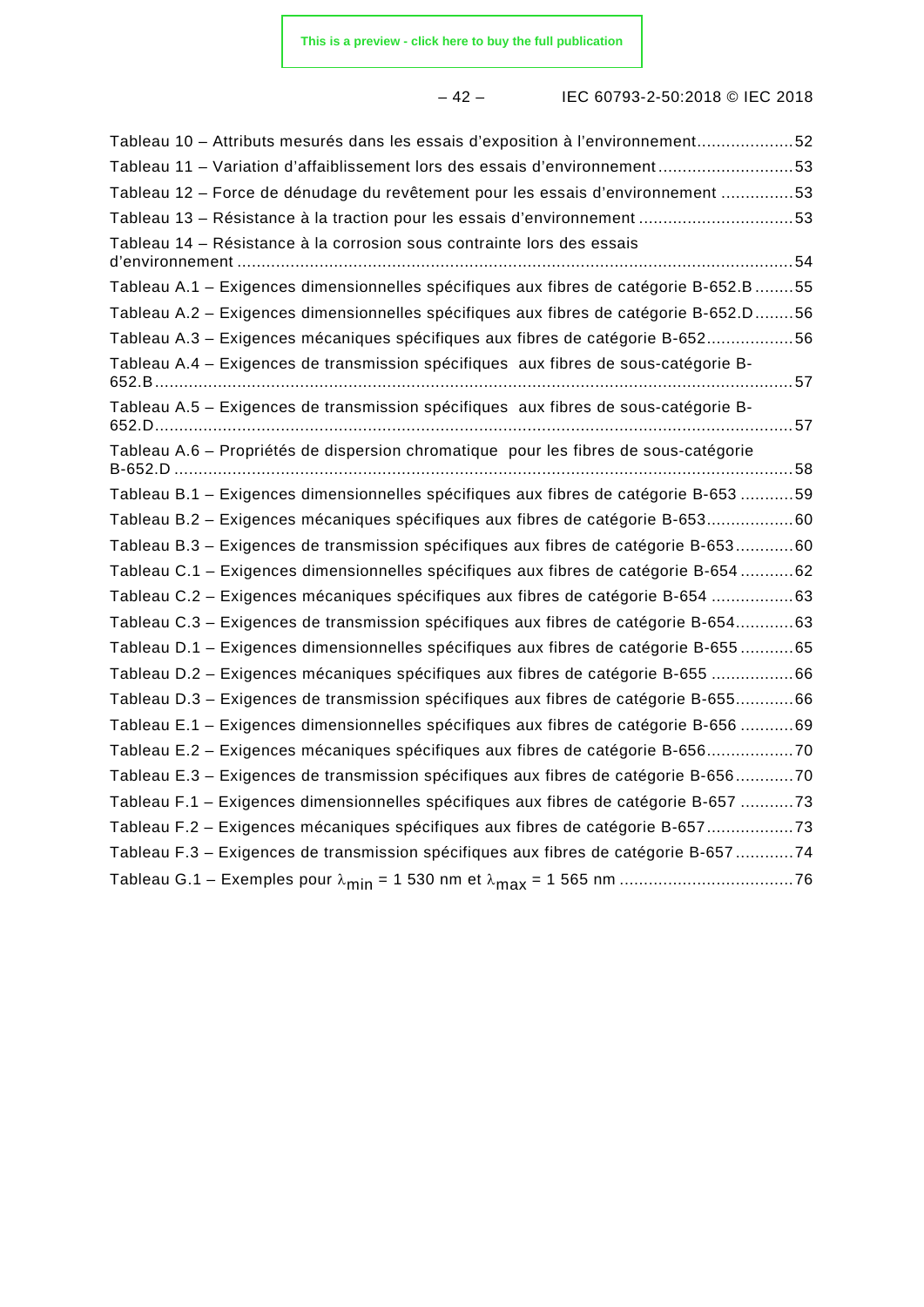IEC 60793-2-50:2018 © IEC 2018 – 43 –

#### COMMISSION ÉLECTROTECHNIQUE INTERNATIONALE

\_\_\_\_\_\_\_\_\_\_\_\_

#### **FIBRES OPTIQUES –**

#### **Partie 2-50: Spécifications de produits – Spécification intermédiaire pour les fibres unimodales de classe B**

#### AVANT-PROPOS

- <span id="page-12-0"></span>1) La Commission Electrotechnique Internationale (IEC) est une organisation mondiale de normalisation composée de l'ensemble des comités électrotechniques nationaux (Comités nationaux de l'IEC). L'IEC a pour objet de favoriser la coopération internationale pour toutes les questions de normalisation dans les domaines de l'électricité et de l'électronique. A cet effet, l'IEC – entre autres activités – publie des Normes internationales, des Spécifications techniques, des Rapports techniques, des Spécifications accessibles au public (PAS) et des Guides (ci-après dénommés "Publication(s) de l'IEC"). Leur élaboration est confiée à des comités d'études, aux travaux desquels tout Comité national intéressé par le sujet traité peut participer. Les organisations internationales, gouvernementales et non gouvernementales, en liaison avec l'IEC, participent également aux travaux. L'IEC collabore étroitement avec l'Organisation Internationale de Normalisation (ISO), selon des conditions fixées par accord entre les deux organisations.
- 2) Les décisions ou accords officiels de l'IEC concernant les questions techniques représentent, dans la mesure du possible, un accord international sur les sujets étudiés, étant donné que les Comités nationaux de l'IEC intéressés sont représentés dans chaque comité d'études.
- 3) Les Publications de l'IEC se présentent sous la forme de recommandations internationales et sont agréées comme telles par les Comités nationaux de l'IEC. Tous les efforts raisonnables sont entrepris afin que l'IEC s'assure de l'exactitude du contenu technique de ses publications; l'IEC ne peut pas être tenue responsable de l'éventuelle mauvaise utilisation ou interprétation qui en est faite par un quelconque utilisateur final.
- 4) Dans le but d'encourager l'uniformité internationale, les Comités nationaux de l'IEC s'engagent, dans toute la mesure possible, à appliquer de façon transparente les Publications de l'IEC dans leurs publications nationales et régionales. Toutes divergences entre toutes Publications de l'IEC et toutes publications nationales ou régionales correspondantes doivent être indiquées en termes clairs dans ces dernières.
- 5) L'IEC elle-même ne fournit aucune attestation de conformité. Des organismes de certification indépendants fournissent des services d'évaluation de conformité et, dans certains secteurs, accèdent aux marques de conformité de l'IEC. L'IEC n'est responsable d'aucun des services effectués par les organismes de certification indépendants.
- 6) Tous les utilisateurs doivent s'assurer qu'ils sont en possession de la dernière édition de cette publication.
- 7) Aucune responsabilité ne doit être imputée à l'IEC, à ses administrateurs, employés, auxiliaires ou mandataires, y compris ses experts particuliers et les membres de ses comités d'études et des Comités nationaux de l'IEC, pour tout préjudice causé en cas de dommages corporels et matériels, ou de tout autre dommage de quelque nature que ce soit, directe ou indirecte, ou pour supporter les coûts (y compris les frais de justice) et les dépenses découlant de la publication ou de l'utilisation de cette Publication de l'IEC ou de toute autre Publication de l'IEC, ou au crédit qui lui est accordé.
- 8) L'attention est attirée sur les références normatives citées dans cette publication. L'utilisation de publications référencées est obligatoire pour une application correcte de la présente publication.
- 9) L'attention est attirée sur le fait que certains des éléments de la présente Publication de l'IEC peuvent faire l'objet de droits de brevet. L'IEC ne saurait être tenue pour responsable de ne pas avoir identifié de tels droits de brevets et de ne pas avoir signalé leur existence.

La Norme internationale IEC 60793-2-50 a été établie par le sous-comité 86A: Fibres et câbles, du comité d'études 86 de l'IEC: Fibres optiques.

Cette sixième édition annule et remplace la cinquième édition parue en 2015. Cette édition constitue une révision technique. Cette édition inclut les modifications techniques majeures suivantes par rapport à l'édition précédente:

- a) introduction d'une convention de nommage révisée correspondant mieux à celles figurant dans les Recommandations de l'UIT-T G.652, G.653, G.654, G.655, G.656 et G.657. Ces modifications sont décrites dans le domaine d'application du présent document et accompagnées d'une table de correspondance pour les nouveaux noms. Les annexes ont été réarrangées à partir du nouveau nommage à des fins de lisibilité;
- b) plus de détails sur les exigences pour une fibre unimodale à revêtement de 200 microns;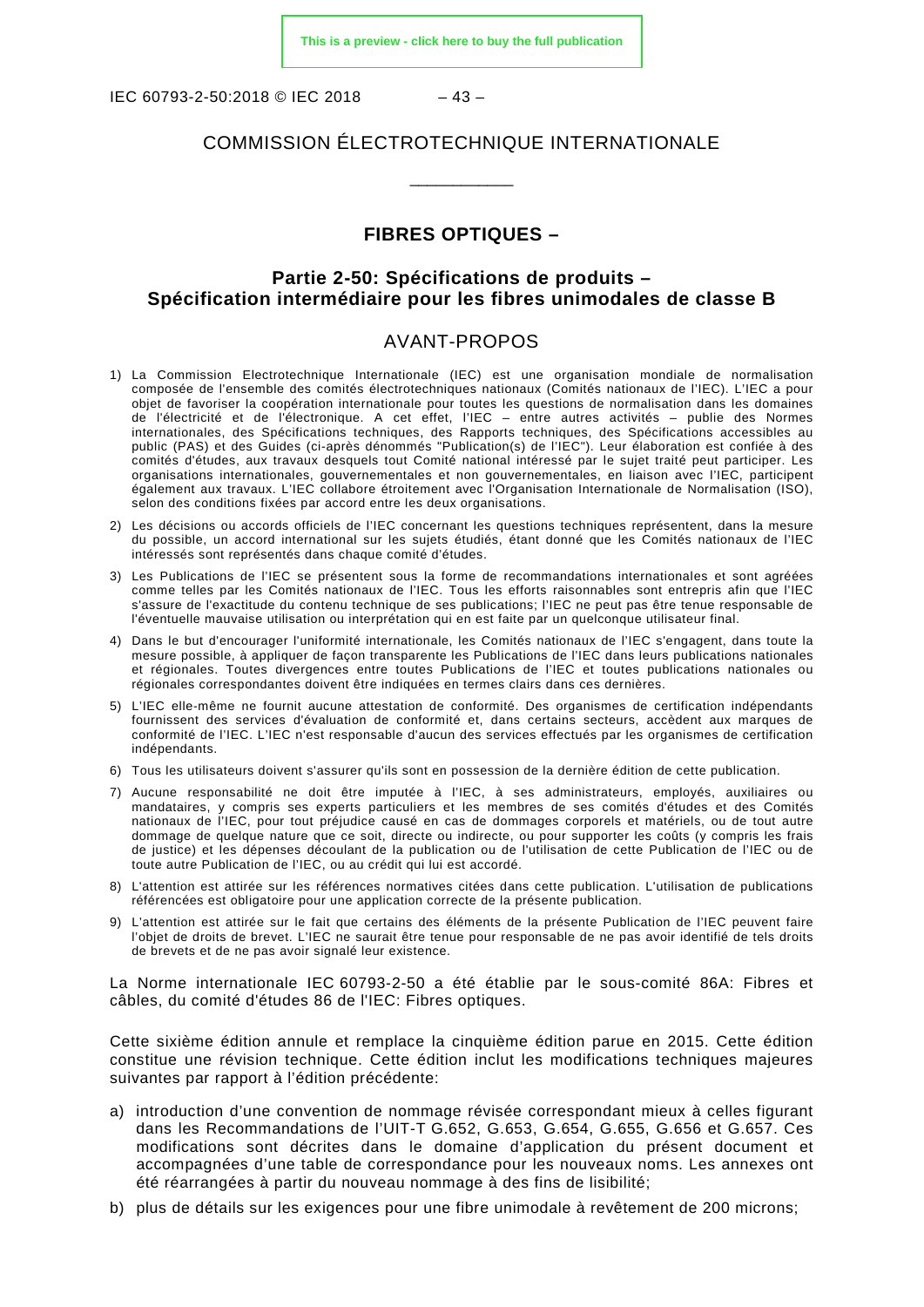– 44 – IEC 60793-2-50:2018 © IEC 2018

- c) harmonisation avec les Recommandations de l'IUT-T G.652, G.654, G.657, consenties en septembre 2016 et comprenant des spécifications révisées de dispersion chromatique, des nouvelles catégories de fibre et les nouveaux lieux d'application correspondants;
- d) des descriptions des types de fibre ont été ajoutées aux titres des Annexes A à F.

Le texte de cette Norme internationale est issu des documents suivants:

| FDIS          | Rapport de vote |
|---------------|-----------------|
| 86A/1884/FDIS | 86A/1898/RVD    |

Le rapport de vote indiqué dans le tableau ci-dessus donne toute information sur le vote ayant abouti à l'approbation de cette Norme internationale.

Ce document a été rédigé selon les Directives ISO/IEC, Partie 2.

Une liste de toutes les parties de la série IEC 60793, publiées sous le titre général *Fibres optiques*, est disponible sur le site web de l'IEC.

Le comité a décidé que le contenu de ce document ne sera pas modifié avant la date de stabilité indiquée sur le site web de l'IEC sous "http://webstore.iec.ch" dans les données relatives au document recherché. A cette date, le document sera

- reconduit.
- supprimé,
- remplacé par une édition révisée, ou
- amendé.

**IMPORTANT – Le logo "***colour inside***" qui se trouve sur la page de couverture de cette publication indique qu'elle contient des couleurs qui sont considérées comme utiles à une bonne compréhension de son contenu. Les utilisateurs devraient, par conséquent, imprimer cette publication en utilisant une imprimante couleur.**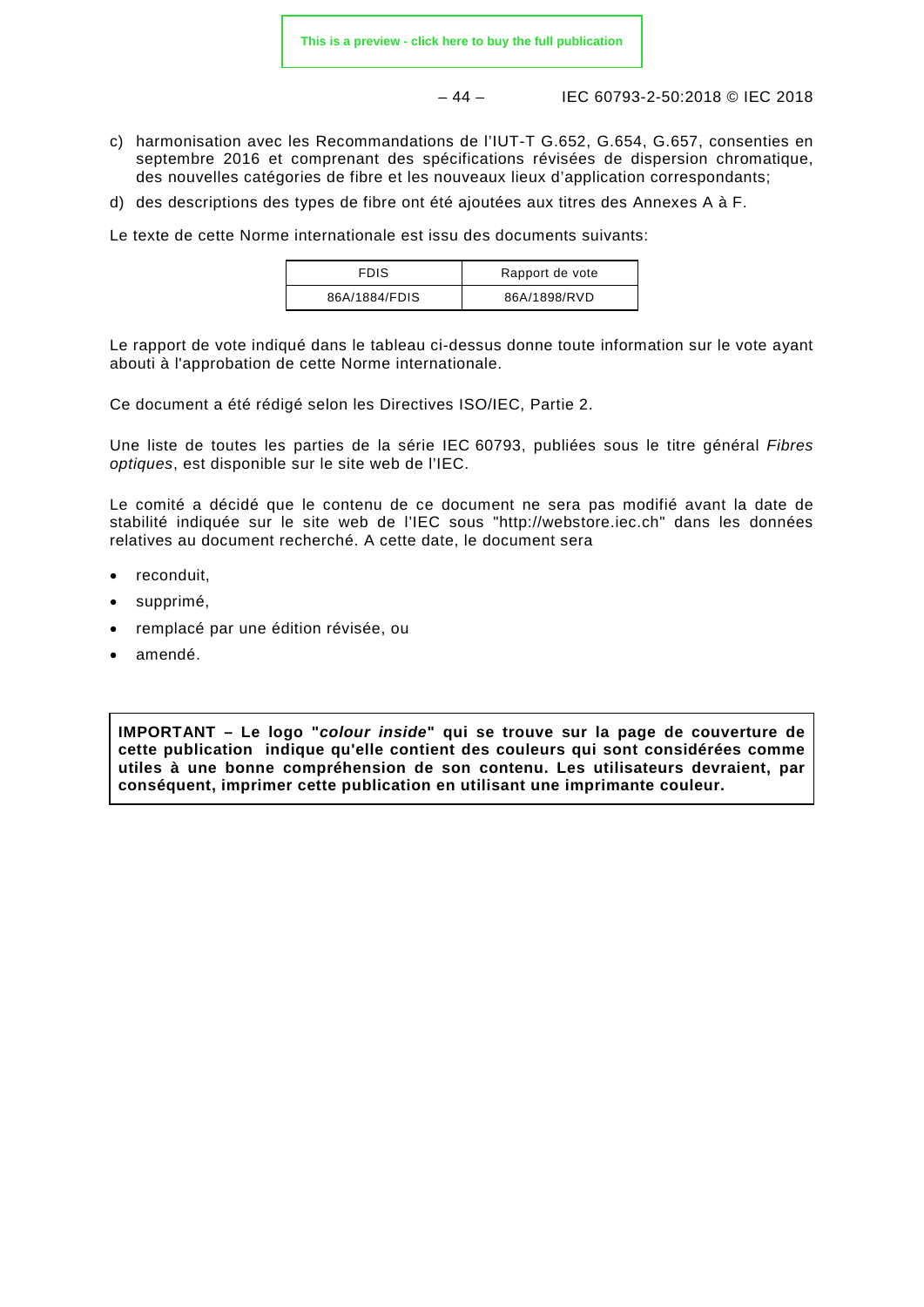IEC 60793-2-50:2018 © IEC 2018 – 45 –

#### **FIBRES OPTIQUES –**

#### **Partie 2-50: Spécifications de produits – Spécification intermédiaire pour les fibres unimodales de classe B**

#### <span id="page-14-0"></span>**1 Domaine d'application**

La présente partie de l'IEC 60793 est applicable aux fibres optiques des catégories B-652, B-653, B-654, B-655, B-656 et B-657. Une table de correspondance entre les désignations IEC et les désignations UIT-T est représentée dans le [Tableau 1.](#page-15-1) Ces fibres sont utilisées ou peuvent être intégrées dans des équipements destinés à la transmission de l'information et dans des câbles à fibres optiques.

Trois types d'exigences s'appliquent à ces fibres:

- les exigences générales, qui sont définies dans l'IEC 60793-2;
- des exigences spécifiques communes aux fibres unimodales de classe B, couvertes par le présent document, et qui sont données dans l'Article 5;
- des exigences particulières applicables à des catégories particulières de fibres ou à des applications données, qui sont définies dans les Annexes A à F.

Pour certaines catégories de fibres (indiquées dans les spécifications de famille correspondantes), il existe des sous-catégories qui se distinguent les unes des autres par leurs différences de spécifications d'attributs de transmission. Les désignations pour ces sous-catégories sont documentées dans les spécifications de famille individuelles.

Le [Tableau 1](#page-15-1) représente une table de correspondance entre les désignations IEC et les Recommandations de l'UIT-T. Le tableau fournit également l'annexe normative du présent document contenant la spécification particulière ainsi que le nom utilisé pour décrire ce type de fibre dans l'IEC 60793-2-50:2015. Les Recommandations de l'UIT-T ainsi que les catégories/sous-catégories IEC correspondant à chaque Recommandation sont données. Dans certains cas, comme la Recommandation G.652, une désignation IEC donnée correspond à de multiples catégories dans l'UIT-T car les catégories UIT-T se distinguent par la performance des attributs de fibres câblées  $(PMD<sub>O</sub>)$ , ce qui n'est pas le cas dans les spécifications de fibres IEC.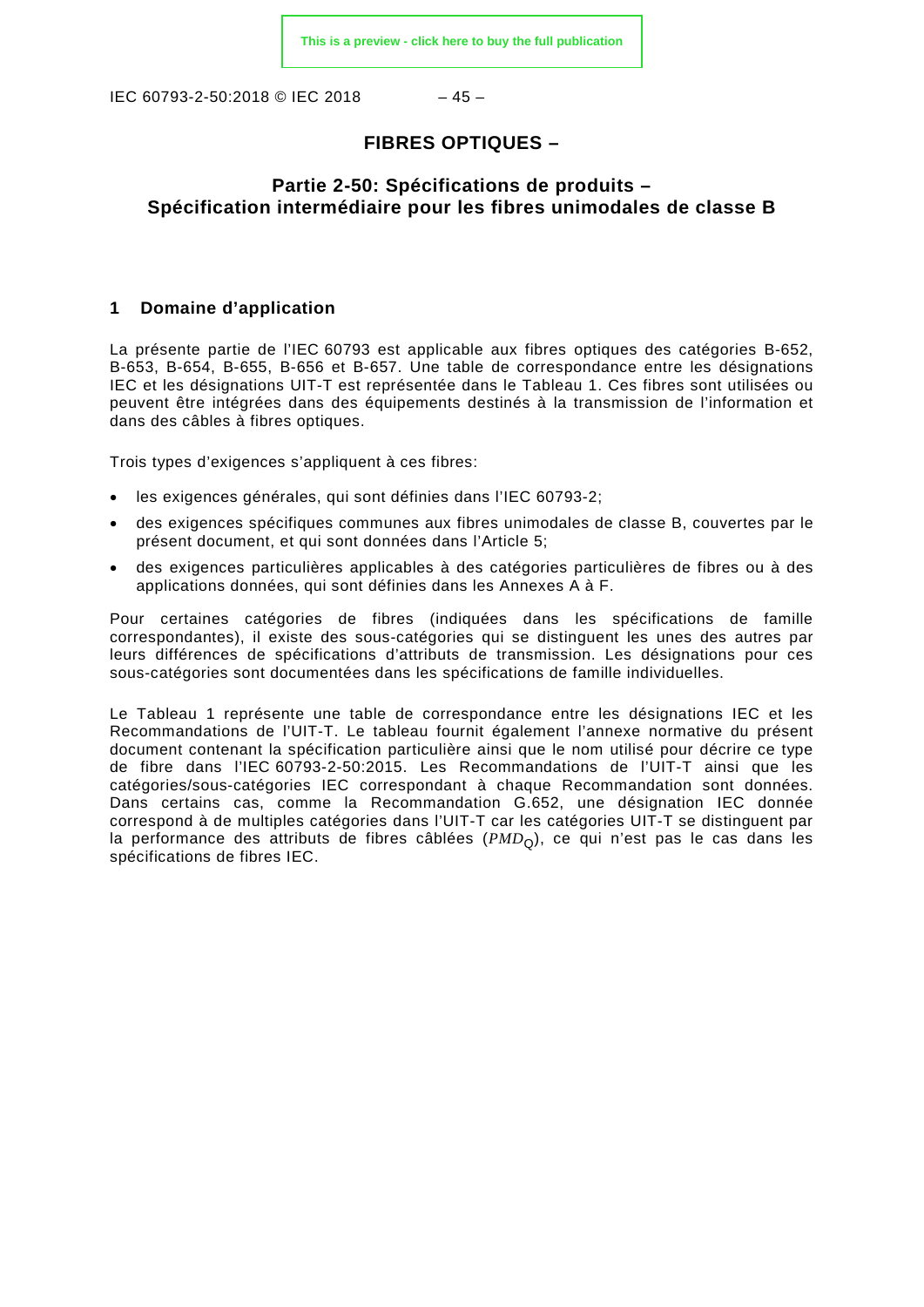– 46 – IEC 60793-2-50:2018 © IEC 2018

<span id="page-15-1"></span>

| Annexe         | Catégorie | Sous-<br>catégorie | <b>Description</b>                                    | IEC 60793-2-50:2015  | <b>Rec UIT-T</b> |
|----------------|-----------|--------------------|-------------------------------------------------------|----------------------|------------------|
|                | B-652     |                    | Fibre à dispersion non décalée                        |                      | G.652            |
| A              |           | B-652.B            |                                                       | B1.1                 | G.652.B          |
| A              |           | B-652.D            |                                                       | B <sub>1.3</sub>     | G.652.D          |
|                | B-653     |                    | Fibre à dispersion décalée                            |                      | G.653            |
| B              |           | B-653.A            |                                                       | $B2_a$               | G.653.A          |
| $\sf B$        |           | B-653.B            |                                                       | $B2_b$               | G.653.B          |
|                | B-654     |                    | Fibre à coupure décalée                               |                      | G.654            |
| $\mathbf C$    |           | B-654.A            |                                                       | B1.2 a               | G.654.A          |
| $\mathbf C$    |           | B-654.B            |                                                       | $B1.2_b$             | G.654.B          |
| $\mathsf{C}$   |           | B-654.C            |                                                       | $B1.2$ <sub>_C</sub> | G.654.C          |
| $\mathbf C$    |           | B-654.D            |                                                       | N/A                  | G.654.D          |
| $\mathsf{C}$   |           | B-654.E            |                                                       | N/A                  | G.654.E          |
| $\mathbf C$    | B-655     |                    | Fibre à dispersion décalée non nulle                  | <b>B4</b>            | G.655            |
| D              |           | B-655.C            |                                                       | $B4_c$               | G.655.C          |
| D              |           | B-655.D            |                                                       | $B4_d$               | G.655.D          |
| D              |           | B-655.E            |                                                       | $B4_e$               | G.655.E          |
| E              | B-656     |                    | Fibre à dispersion décalée non nulle<br>à large bande | B <sub>5</sub>       | G.656            |
| F              | B-657     |                    | Fibre insensible aux pertes dues aux<br>courbures     | B <sub>6</sub>       | G.657            |
| $\mathsf F$    |           | B-657.A1           |                                                       | $B6_a1$              | G.657.A1         |
| $\mathsf F$    |           | B-657.A2           |                                                       | $B6_a2$              | G.657.A2         |
| F              |           | B-657.B2           |                                                       | B6_b2                | G.657.B2         |
| $\overline{F}$ |           | B-657.B3           |                                                       | B6 b3                | G.657.B3         |

#### **Tableau 1 – Table de correspondance de la désignation IEC et des Recommandations ITU-T ainsi que la désignation de l'IEC 60793-2-50:2015**

#### <span id="page-15-0"></span>**2 Références normatives**

Les documents suivants cités dans le texte constituent, pour tout ou partie de leur contenu, des exigences du présent document. Pour les références datées, seule l'édition citée s'applique. Pour les références non datées, la dernière édition du document de référence s'applique (y compris les éventuels amendements).

IEC 60793-1 (toutes les parties), *Fibres optiques*

IEC 60793-1-20, *Fibres optiques – Partie 1-20: Méthodes de mesure et procédures d'essai – Géométrie de la fibre*

IEC 60793-1-21, *Fibres optiques – Partie 1-21: Méthodes de mesure et procédures d'essai – Géométrie du revêtement*

IEC 60793-1-22, *Fibres optiques – Partie 1-22: Méthodes de mesure et procédures d'essai – Mesure de la longueur*

IEC 60793-1-30, *Fibres optiques – Partie 1-30: Méthodes de mesure et procédures d'essai – Essais de sélection*